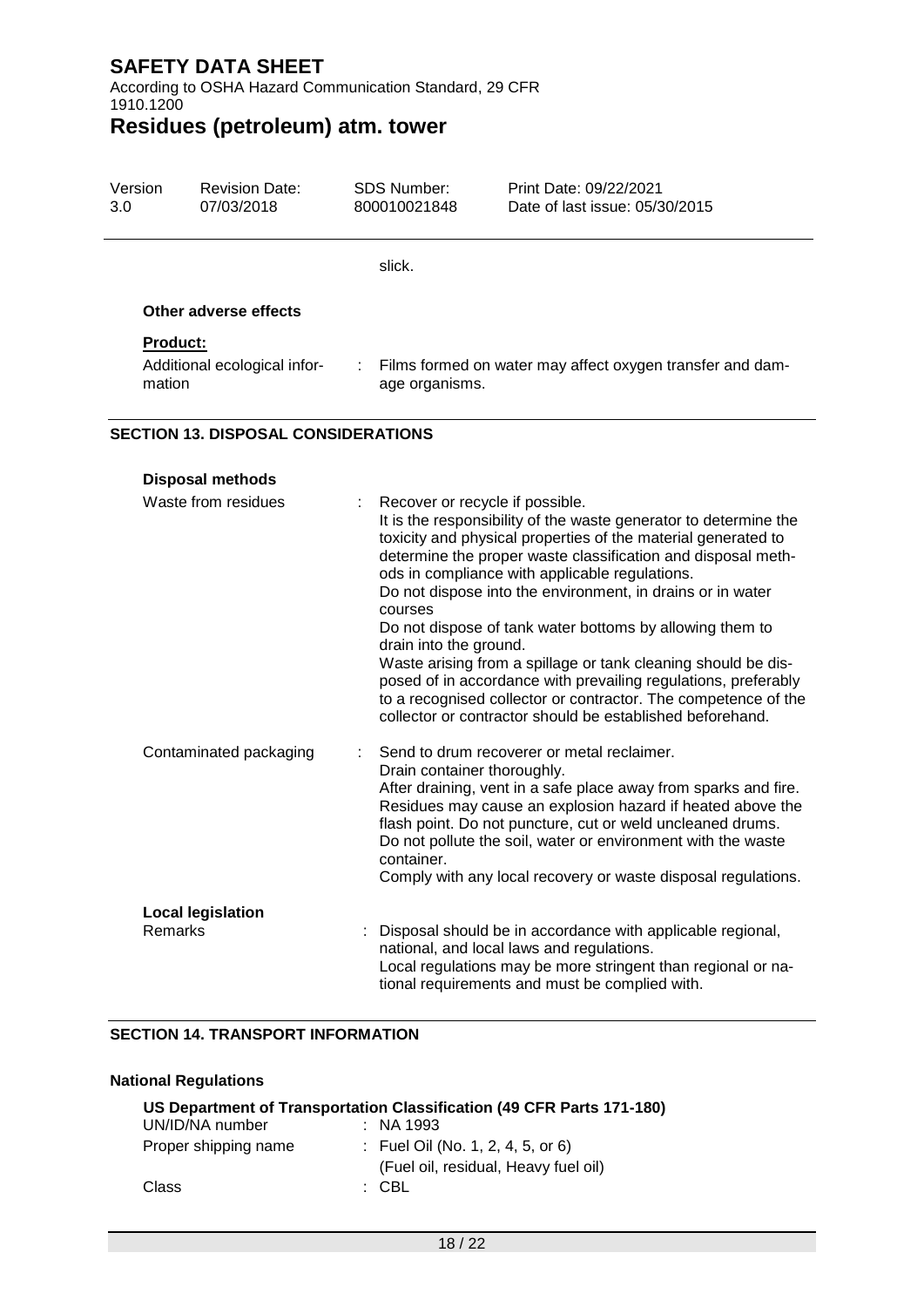According to OSHA Hazard Communication Standard, 29 CFR 1910.1200

### **Residues (petroleum) atm. tower**

| Version   | <b>Revision Date:</b>            | 95₿            | <b>SDS Number:</b> | Print Date: 4/01/2022<br>Date of last issue: 4/01/2022                                 |
|-----------|----------------------------------|----------------|--------------------|----------------------------------------------------------------------------------------|
|           | Packing group                    | ÷ III          |                    |                                                                                        |
| Labels    |                                  |                | : NON              |                                                                                        |
|           | <b>ERG Code</b>                  | : 128          |                    |                                                                                        |
|           | Marine pollutant                 | no             |                    |                                                                                        |
|           | <b>International Regulations</b> |                |                    |                                                                                        |
| UN/ID No. | <b>IATA-DGR</b>                  | ÷              | <b>UN 3082</b>     |                                                                                        |
|           | Proper shipping name             |                | N.O.S.             | : ENVIRONMENTALLY HAZARDOUS SUBSTANCE, LIQUID,<br>(Fuel oil, residual, Heavy fuel oil) |
| Class     |                                  | 9              |                    |                                                                                        |
|           | Packing group                    | : III          |                    |                                                                                        |
| Labels    |                                  | : 9            |                    |                                                                                        |
|           | <b>IMDG-Code</b>                 |                |                    |                                                                                        |
|           | UN number                        |                | $:$ UN 3082        |                                                                                        |
|           | Proper shipping name             |                | N.O.S.             | ENVIRONMENTALLY HAZARDOUS SUBSTANCE, LIQUID,<br>(Fuel oil, residual, Heavy fuel oil)   |
| Class     |                                  | 9              |                    |                                                                                        |
|           | Packing group                    | $\mathbf{III}$ |                    |                                                                                        |
| Labels    |                                  | 9              |                    |                                                                                        |
|           | Marine pollutant                 |                | yes                |                                                                                        |

#### **Transport in bulk according to Annex II of MARPOL 73/78 and the IBC Code**

Not applicable for product as supplied. MARPOL Annex 1 rules apply for bulk shipments by sea.

### **Special precautions for user**

Remarks : Special Precautions: Refer to Chapter 7, Handling & Storage, for special precautions which a user needs to be aware of or needs to comply with in connection with transport.

#### **SECTION 15. REGULATORY INFORMATION**

### **EPCRA - Emergency Planning and Community Right-to-Know Act**

#### **CERCLA Reportable Quantity**

| <b>Components</b> | CAS-No.   |       | Component RQ   Calculated product RQ |
|-------------------|-----------|-------|--------------------------------------|
|                   |           | (lbs) | (lbs)                                |
| Hydrogen sulfide  | 7783-06-4 | 100   |                                      |

\*: Calculated RQ exceeds reasonably attainable upper limit.

Vertex HSSE classifies this material as an "oil" under the CERCLA Petroleum Exclusion, therefore re-leases to the environment are not reportable under CERCLA., The components with RQs are given for information.

#### **SARA 304 Extremely Hazardous Substances Reportable Quantity**

This material does not contain any components with a section 304 EHS RQ.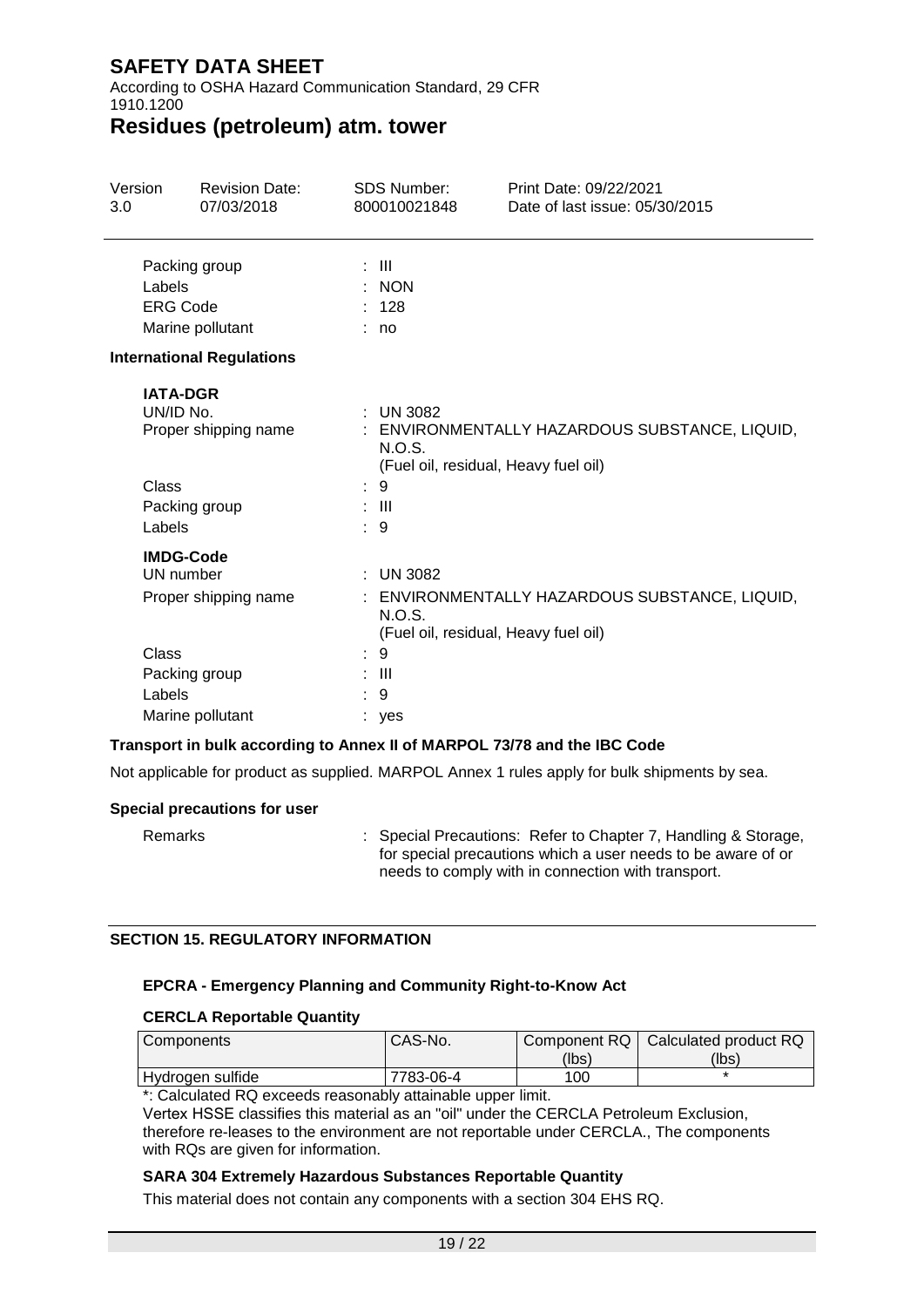According to OSHA Hazard Communication Standard, 29 CFR 1910.1200

# **Residues (petroleum) atm. tower**

| Version | <b>Revision Date:</b> | SDS Number: | Print Date: 4/01/2022         |
|---------|-----------------------|-------------|-------------------------------|
| 1.0     | 4/01/2022             | VRAM00032   | Date of last issue: 4/01/2022 |

#### **SARA 302 Extremely Hazardous Substances Threshold Planning Quantity**

This material does not contain any components with a section 302 EHS TPQ.

|                        | SARA 311/312 Hazards                           | Flammable (gases, aerosols, liquids, or solids)<br>Carcinogenicity<br>Acute toxicity (any route of exposure)<br>Reproductive toxicity<br>Specific target organ toxicity (single or repeated exposure) |           |
|------------------------|------------------------------------------------|-------------------------------------------------------------------------------------------------------------------------------------------------------------------------------------------------------|-----------|
| <b>SARA 313</b>        |                                                | : This material does not contain any chemical components with<br>known CAS numbers that exceed the threshold (De Minimis)<br>reporting levels established by SARA Title III, Section 313.             |           |
| <b>Clean Water Act</b> |                                                |                                                                                                                                                                                                       |           |
| 117.3:                 |                                                | The following Hazardous Chemicals are listed under the U.S. CleanWater Act, Section 311, Table                                                                                                        |           |
|                        | Hydrogen sulfide                               | 7783-06-4                                                                                                                                                                                             | $0.1 \%$  |
|                        | <b>US State Regulations</b>                    |                                                                                                                                                                                                       |           |
|                        | Pennsylvania Right To Know<br>Hydrogen sulfide |                                                                                                                                                                                                       | 7783-06-4 |
|                        |                                                |                                                                                                                                                                                                       |           |

#### **California Prop. 65**

WARNING: This product can expose you to chemicals including residues (petroleum),atm.tower, which is/are known to the State of California to cause cancer. For more information go to www.P65Warnings.ca.gov.

#### **Other regulations:**

The regulatory information is not intended to be comprehensive. Other regulations may apply to this material.

#### **The components of this product are reported in the following inventories:**

| TSCA | All components listed. |
|------|------------------------|

#### **SECTION 16. OTHER INFORMATION**

#### **Further information**

NFPA Rating (Health, Fire, Reac-3, 2, 0 tivity)

#### **Full text of other abbreviations**

| 2009/161/EU        | : 2009/161/EU                                          |
|--------------------|--------------------------------------------------------|
| <b>ACGIH</b>       | : USA. ACGIH Threshold Limit Values (TLV)              |
| OSHA Z-2           | : USA. Occupational Exposure Limits (OSHA) - Table Z-2 |
| 2009/161/EU / STEL | : Short term exposure limit                            |
| 2009/161/EU / TWA  | : Limit Value - eight hours                            |
| ACGIH / TWA        | : 8-hour, time-weighted average                        |
| ACGIH / STEL       | : Short-term exposure limit                            |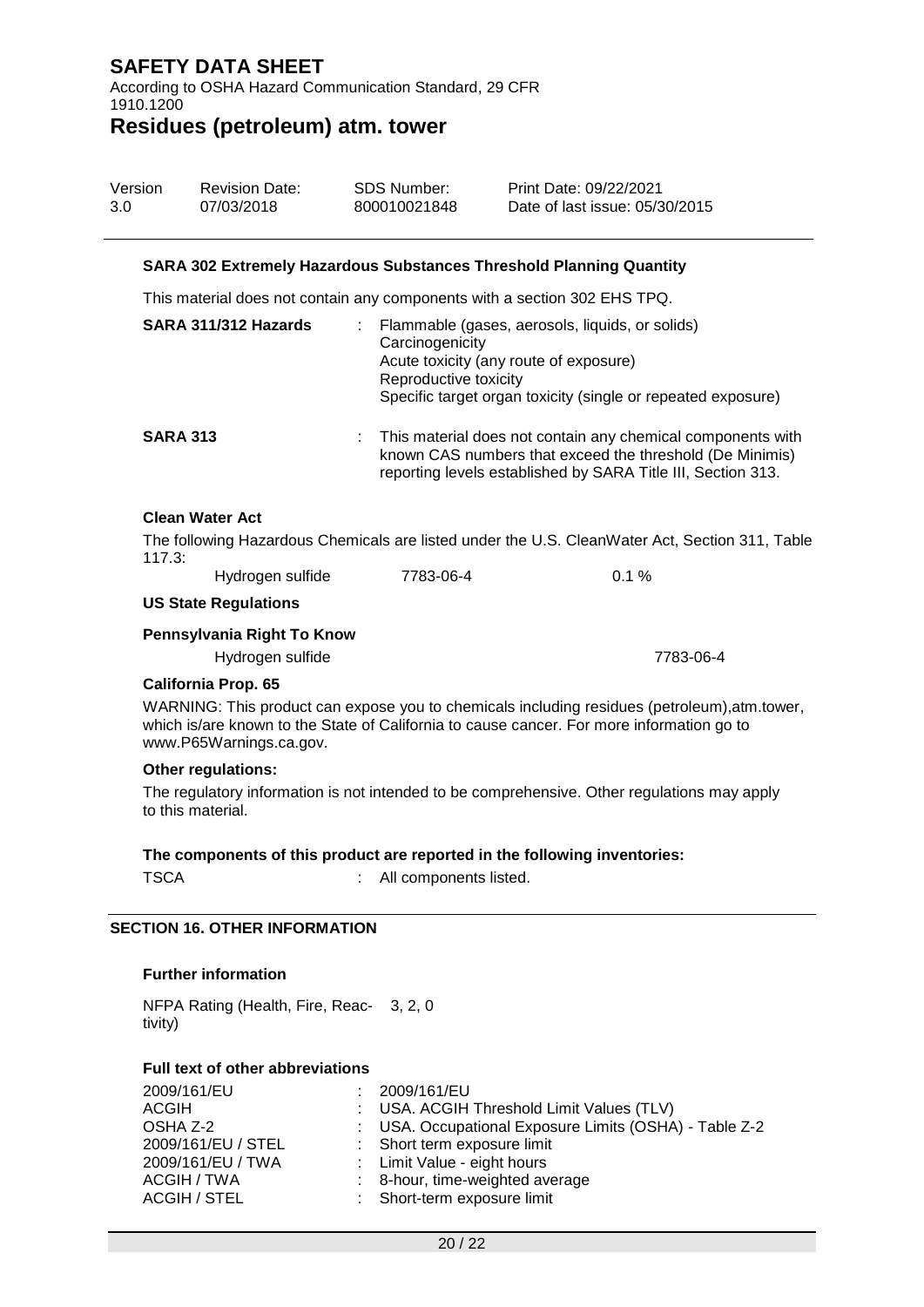According to OSHA Hazard Communication Standard, 29 CFR 1910.1200

# **Residues (petroleum) atm. tower**

| Version<br>1.0                                                                          | <b>Revision Date:</b><br>4/01/2022 | <b>SDS Number:</b><br><b>VRAM00032</b>                                                                                                                                                                                                                                                                                                                                                                                                                                                                               | Print Date: 4/01/2022<br>Date of last issue: 4/01/2022                                                                                                                                                                                                                                                                                                                                                                                                                                                                                                                                                                                                                                                                                                                                                                                                                                                                                                                                                                                                                                                                                                                                                                                                                                                                                                                                                                                                                                 |
|-----------------------------------------------------------------------------------------|------------------------------------|----------------------------------------------------------------------------------------------------------------------------------------------------------------------------------------------------------------------------------------------------------------------------------------------------------------------------------------------------------------------------------------------------------------------------------------------------------------------------------------------------------------------|----------------------------------------------------------------------------------------------------------------------------------------------------------------------------------------------------------------------------------------------------------------------------------------------------------------------------------------------------------------------------------------------------------------------------------------------------------------------------------------------------------------------------------------------------------------------------------------------------------------------------------------------------------------------------------------------------------------------------------------------------------------------------------------------------------------------------------------------------------------------------------------------------------------------------------------------------------------------------------------------------------------------------------------------------------------------------------------------------------------------------------------------------------------------------------------------------------------------------------------------------------------------------------------------------------------------------------------------------------------------------------------------------------------------------------------------------------------------------------------|
| <b>ACGIH / STEL</b><br>OSHA Z-2 / CEIL<br>OSHA Z-2 / Peak<br>Abbreviations and Acronyms |                                    | Short-Term Exposure Limit (STEL)<br>Acceptable ceiling concentration<br>centration for an 8-hr shift<br>dictionaries) and/or websites.                                                                                                                                                                                                                                                                                                                                                                               | Acceptable maximum peak above the acceptable ceiling con-<br>: The standard abbreviations and acronyms used in this docu-<br>ment can be looked up in reference literature (e.g. scientific                                                                                                                                                                                                                                                                                                                                                                                                                                                                                                                                                                                                                                                                                                                                                                                                                                                                                                                                                                                                                                                                                                                                                                                                                                                                                            |
|                                                                                         |                                    | Hygienists<br>BEL = Biological exposure limits<br>CAS = Chemical Abstracts Service<br>$COC = C$ leveland Open-Cup<br>DNEL = Derived No Effect Level<br>EC = European Commission<br>gy Of Chemicals<br><b>Chemical Substances</b><br>EL50 = Effective Loading fifty<br>Inventory<br>EWC = European Waste Code<br>Labelling of Chemicals<br>IL50 = Inhibitory Level fifty<br>LC50 = Lethal Concentration fifty<br>$LD50 = Lethal Does fifty per cent.$<br>$LL50 = Lethal$ Loading fifty<br><b>Pollution From Ships</b> | ACGIH = American Conference of Governmental Industrial<br>$ADR = European Agreement concerning the International$<br>Carriage of Dangerous Goods by Road<br>AICS = Australian Inventory of Chemical Substances<br>ASTM = American Society for Testing and Materials<br>BTEX = Benzene, Toluene, Ethylbenzene, Xylenes<br>CEFIC = European Chemical Industry Council<br>CLP = Classification Packaging and Labelling<br>DIN = Deutsches Institut fur Normung<br>DMEL = Derived Minimal Effect Level<br>DSL = Canada Domestic Substance List<br>EC50 = Effective Concentration fifty<br>ECETOC = European Center on Ecotoxicology and Toxicolo-<br>ECHA = European Chemicals Agency<br>EINECS = The European Inventory of Existing Commercial<br><b>ENCS</b> = Japanese Existing and New Chemical Substances<br>GHS = Globally Harmonised System of Classification and<br>IARC = International Agency for Research on Cancer<br>IATA = International Air Transport Association<br>IC50 = Inhibitory Concentration fifty<br><b>IMDG</b> = International Maritime Dangerous Goods<br>INV = Chinese Chemicals Inventory<br>IP346 = Institute of Petroleum test method $N^{\circ}$ 346 for the<br>determination of polycyclic aromatics DMSO-extractables<br>KECI = Korea Existing Chemicals Inventory<br>LL/EL/IL = Lethal Loading/Effective Loading/Inhibitory loading<br>MARPOL = International Convention for the Prevention of<br>NOEC/NOEL = No Observed Effect Concentration / No Ob- |